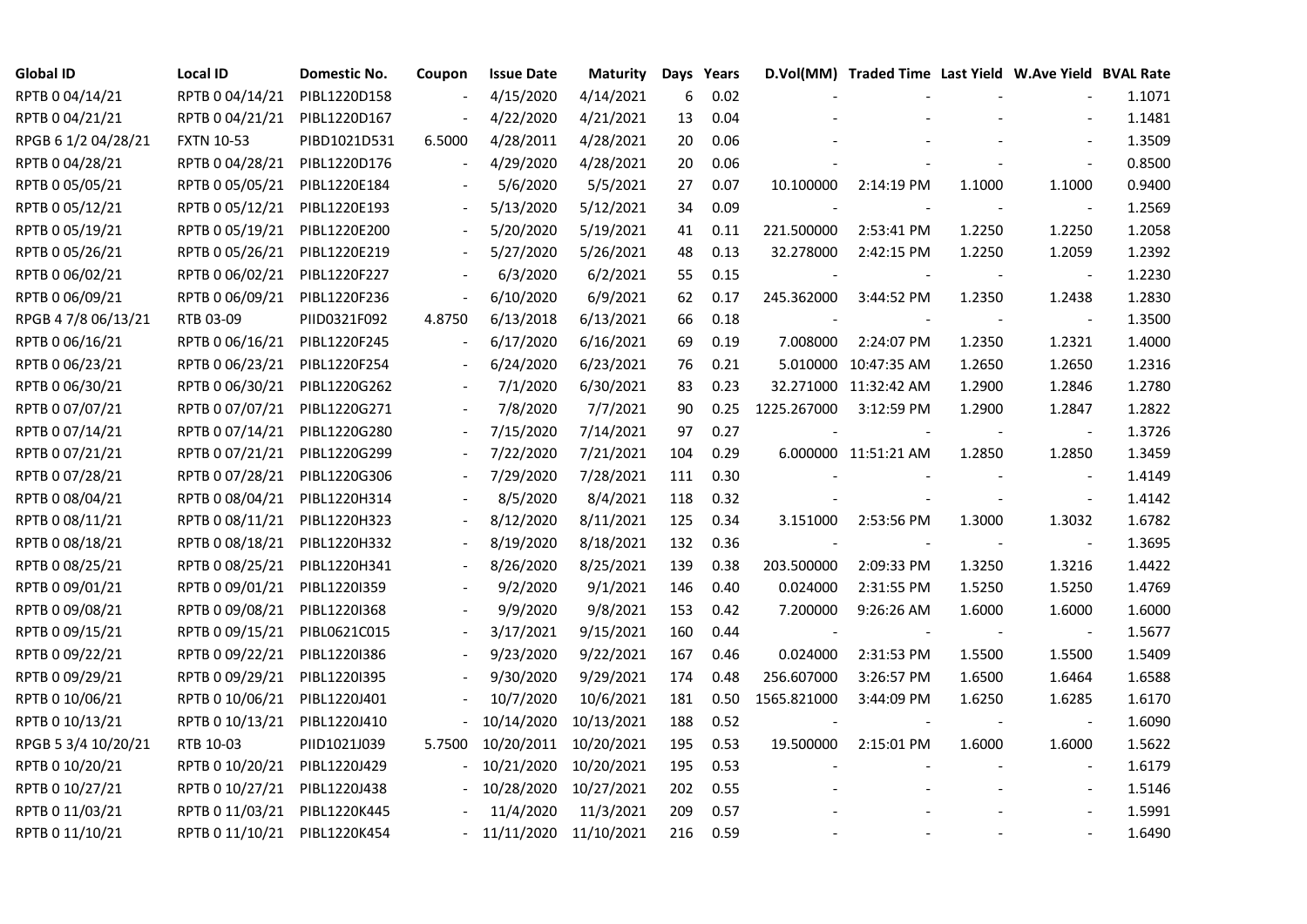| <b>Global ID</b>     | <b>Local ID</b>   | Domestic No. | Coupon                   | <b>Issue Date</b> | <b>Maturity</b>       |     | Days Years |                          | D.Vol(MM) Traded Time Last Yield W.Ave Yield BVAL Rate |        |                          |        |
|----------------------|-------------------|--------------|--------------------------|-------------------|-----------------------|-----|------------|--------------------------|--------------------------------------------------------|--------|--------------------------|--------|
| RPTB 0 11/17/21      | RPTB 0 11/17/21   | PIBL1220K463 |                          | 11/18/2020        | 11/17/2021            | 223 | 0.61       |                          |                                                        |        |                          | 1.5850 |
| RPGB 5 3/4 11/24/21  | <b>FXTN 10-55</b> | PIBD1021K551 | 5.7500                   |                   | 11/24/2011 11/24/2021 | 230 | 0.63       |                          |                                                        |        |                          | 1.1840 |
| RPTB 0 11/24/21      | RPTB 0 11/24/21   | PIBL1220K472 |                          | 11/25/2020        | 11/24/2021            | 230 | 0.63       |                          |                                                        |        |                          | 1.4594 |
| RPTB 0 12/01/21      | RPTB 0 12/01/21   | PIBL1220L480 | $\overline{\phantom{a}}$ | 12/2/2020         | 12/1/2021             | 237 | 0.65       |                          |                                                        |        | $\overline{\phantom{a}}$ | 1.7337 |
| RPTB 0 12/07/21      | RPTB 0 12/07/21   | PIBL1220L499 |                          | 12/9/2020         | 12/7/2021             | 243 | 0.67       | 50.000000                | 9:44:34 AM                                             | 1.6750 | 1.6750                   | 1.7142 |
| RPTB 0 12/15/21      | RPTB 0 12/15/21   | PIBL1220L505 |                          | 12/16/2020        | 12/15/2021            | 251 | 0.69       |                          |                                                        |        |                          | 1.6700 |
| RPTB 0 01/05/22      | RPTB 0 01/05/22   | PIBL1221A015 |                          | 1/6/2021          | 1/5/2022              | 272 | 0.75       |                          |                                                        |        | $\overline{\phantom{a}}$ | 1.7197 |
| RPTB 0 01/12/22      | RPTB 0 01/12/22   | PIBL1221A024 | $\Box$                   | 1/13/2021         | 1/12/2022             | 279 | 0.76       | 500.024000               | 2:31:52 PM                                             | 1.6750 | 1.6000                   | 1.6109 |
| RPGB 63/8 01/19/22   | <b>FXTN 10-54</b> | PIBD1022G545 | 6.3750                   | 7/19/2011         | 1/19/2022             | 286 | 0.78       |                          |                                                        |        |                          | 1.5821 |
| RPTB 0 01/19/22      | RPTB 0 01/19/22   | PIBL1221A033 |                          | 1/20/2021         | 1/19/2022             | 286 | 0.78       | 1.030000                 | 2:24:09 PM                                             | 1.7100 | 1.7100                   | 1.7000 |
| RPGB 4 01/26/22      | <b>FXTN 05-74</b> | PIBD0522A747 | 4.0000                   | 1/26/2017         | 1/26/2022             | 293 | 0.80       | 3.000000                 | 3:43:54 PM                                             | 1.7750 | 1.7750                   | 1.6683 |
| RPTB 0 01/26/22      | RPTB 0 01/26/22   | PIBL1221A042 | $\overline{\phantom{a}}$ | 1/27/2021         | 1/26/2022             | 293 | 0.80       | 0.012000                 | 2:31:51 PM                                             | 1.7200 | 1.7200                   | 1.7240 |
| RPTB 0 02/02/22      | RPTB 0 02/02/22   | PIBL1221B050 |                          | 2/3/2021          | 2/2/2022              | 300 | 0.82       | 0.016000                 | 2:31:50 PM                                             | 1.7600 | 1.7600                   | 1.7499 |
| RPTB 0 02/09/22      | RPTB 0 02/09/22   | PIBL1221B069 | $\blacksquare$           | 2/10/2021         | 2/9/2022              | 307 | 0.84       |                          |                                                        |        | $\blacksquare$           | 1.8631 |
| RPTB 0 02/16/22      | RPTB 0 02/16/22   | PIBL1221B078 |                          | 2/17/2021         | 2/16/2022             | 314 | 0.86       |                          |                                                        |        | $\blacksquare$           | 1.7500 |
| RPTB 0 02/23/22      | RPTB 0 02/23/22   | PIBL1221B087 |                          | 2/24/2021         | 2/23/2022             | 321 | 0.88       | 0.016000                 | 2:19:52 PM                                             | 1.8500 | 1.8500                   | 1.8156 |
| RPTB 0 03/02/22      | RPTB 0 03/02/22   | PIBL1221C095 |                          | 3/3/2021          | 3/2/2022              | 328 | 0.90       |                          |                                                        |        |                          | 1.8048 |
| RPTB 0 03/09/22      | RPTB 0 03/09/22   | PIBL1221C102 | $\blacksquare$           | 3/10/2021         | 3/9/2022              | 335 | 0.92       |                          |                                                        |        | $\overline{\phantom{a}}$ | 1.8827 |
| RPGB 15 03/14/22     | <b>FXTN 20-02</b> | PIBD2022C021 | 15.0000                  | 3/14/2002         | 3/14/2022             | 340 | 0.93       |                          |                                                        |        |                          | 1.8539 |
| RPTB 0 03/16/22      | RPTB 0 03/16/22   | PIBL1221C111 | $\overline{\phantom{a}}$ | 3/17/2021         | 3/16/2022             | 342 | 0.94       | 1.014000                 | 2:30:44 PM                                             | 1.8750 | 1.8750                   | 1.8844 |
| RPTB 0 03/23/22      | RPTB 0 03/23/22   | PIBL1221C120 | $\blacksquare$           | 3/24/2021         | 3/23/2022             | 349 | 0.96       | $\overline{\phantom{a}}$ | $\overline{\phantom{a}}$                               |        | $\blacksquare$           | 1.8846 |
| RPTB 0 03/30/22      | RPTB 0 03/30/22   | PIBL1221C139 | $\blacksquare$           | 3/31/2021         | 3/30/2022             | 356 | 0.98       | 55.375000                | 2:41:29 PM                                             | 1.9000 | 1.8984                   | 1.8875 |
| RPTB 0 04/06/22      | RPTB 0 04/06/22   | PIBL1221D147 |                          | 4/7/2021          | 4/6/2022              | 363 | 0.99       | 369.671000               | 3:37:47 PM                                             | 1.8985 | 1.8978                   | 1.8988 |
| RPGB 4 3/4 07/04/22  | <b>FXTN 03-24</b> | PIBD0322G247 | 4.7500                   | 7/4/2019          | 7/4/2022              | 452 | 1.24       |                          | 8.468600 11:49:05 AM                                   | 2.1000 | 2.1000                   | 2.0757 |
| RPGB 4 7/8 08/02/22  | <b>FXTN 10-56</b> | PIBD1022H562 | 4.8750                   | 8/2/2012          | 8/2/2022              | 481 | 1.32       |                          |                                                        |        | $\overline{\phantom{a}}$ | 2.0619 |
| RPGB 4 3/4 09/13/22  | <b>FXTN 10-57</b> | PIBD1022I570 | 4.7500                   | 9/13/2012         | 9/13/2022             | 523 | 1.43       |                          |                                                        |        |                          | 2.1016 |
| RPGB 12 3/4 10/17/22 | <b>FXTN 20-03</b> | PIBD2022J033 | 12.7500                  | 10/17/2002        | 10/17/2022            | 557 | 1.53       |                          |                                                        |        | $\blacksquare$           | 2.1695 |
| RPGB 4 5/8 12/04/22  | RTB 05-11         | PIID0522L114 | 4.6250                   | 12/4/2017         | 12/4/2022             | 605 | 1.66       | 6.225000                 |                                                        |        | $\blacksquare$           | 2.4094 |
| RPGB 4 12/06/22      | <b>FXTN 10-58</b> | PIBD1022L585 | 4.0000                   | 12/6/2012         | 12/6/2022             | 607 | 1.66       |                          |                                                        |        | $\blacksquare$           | 2.4151 |
| RPGB 4 3/8 02/11/23  | RTB 03-10         | PIID0323B101 | 4.3750                   | 2/11/2020         | 2/11/2023             | 674 | 1.85       | 52.000000                | 3:22:52 PM                                             | 2.4500 | 2.3208                   | 2.3088 |
| RPGB 13 02/20/23     | <b>FXTN 20-04</b> | PIBD2023B048 | 13.0000                  | 2/20/2003         | 2/20/2023             | 683 | 1.87       |                          |                                                        |        |                          | 2.3478 |
| RPGB 5 1/2 03/08/23  | <b>FXTN 05-75</b> | PIBD0523C752 | 5.5000                   | 3/8/2018          | 3/8/2023              | 699 | 1.91       |                          |                                                        |        | $\overline{\phantom{a}}$ | 2.2830 |
| RPGB 3 1/2 04/21/23  | <b>FXTN 07-58</b> | PIBD0723D588 | 3.5000                   | 4/21/2016         | 4/21/2023             | 743 | 2.03       |                          | 15.000000 10:46:43 AM                                  | 2.5500 | 2.5500                   | 2.3363 |
| RPGB 11 7/8 05/29/23 | <b>FXTN 20-05</b> | PIBD2023E054 | 11.8750                  | 5/29/2003         | 5/29/2023             | 781 | 2.14       |                          |                                                        |        |                          | 2.4425 |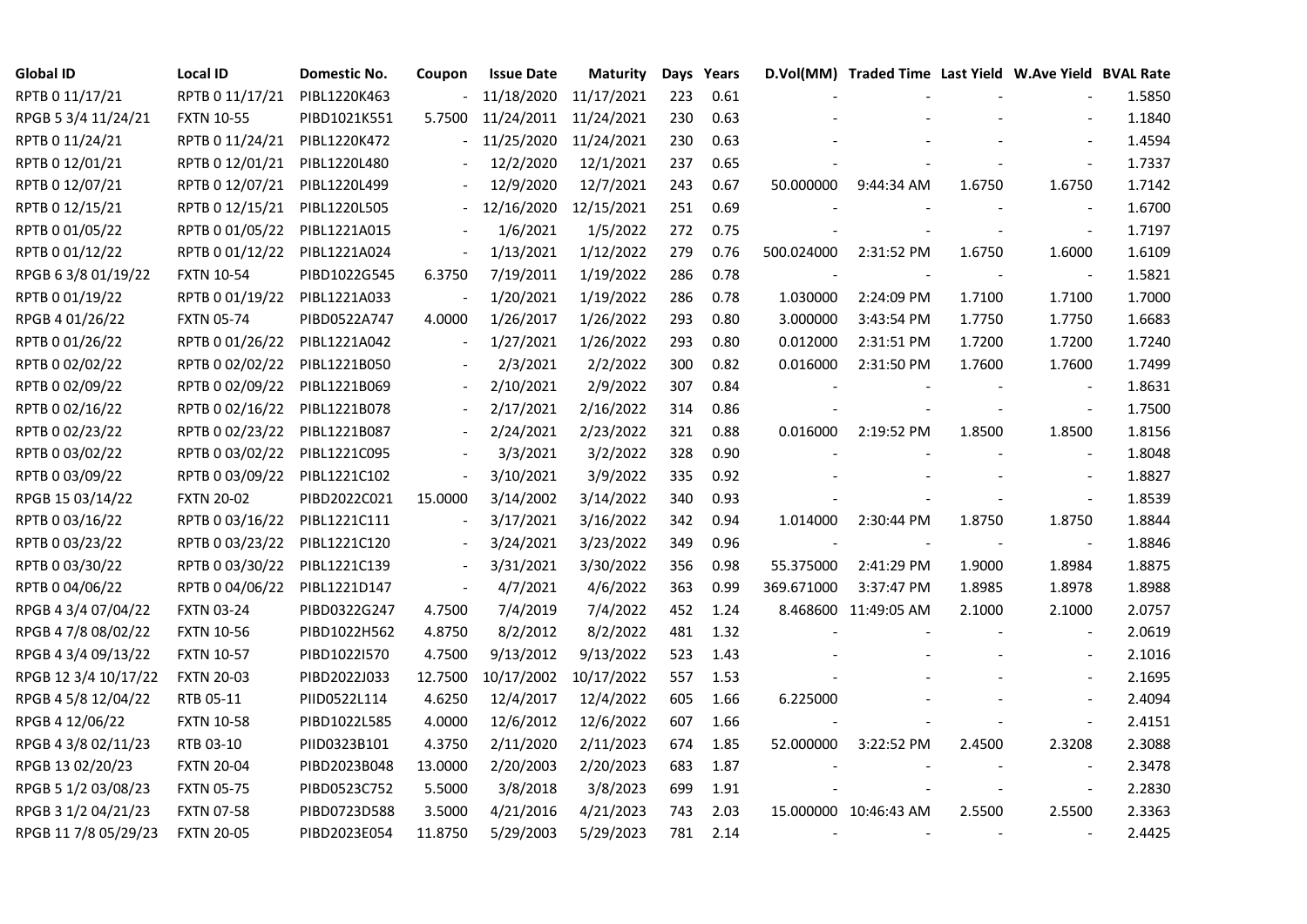| <b>Global ID</b>     | <b>Local ID</b>   | Domestic No. | Coupon  | <b>Issue Date</b> | <b>Maturity</b>       |     | Days Years |             | D.Vol(MM) Traded Time Last Yield W.Ave Yield BVAL Rate |        |                          |        |
|----------------------|-------------------|--------------|---------|-------------------|-----------------------|-----|------------|-------------|--------------------------------------------------------|--------|--------------------------|--------|
| RPGB 3 1/4 08/15/23  | RTB 10-04         | PIID1023H046 | 3.2500  | 8/15/2013         | 8/15/2023             | 859 | 2.35       | 13.350000   | 2:42:11 PM                                             | 2.7800 | 2.7755                   | 2.7630 |
| RPGB 2 3/8 09/10/23  | <b>FXTN 03-25</b> | PIBD0323I252 | 2.3750  | 9/10/2020         | 9/10/2023             | 885 | 2.42       | 100.000000  | 9:58:02 AM                                             | 2.4000 | 2.4000                   | 2.5109 |
| RPGB 11 3/8 10/23/23 | <b>FXTN 20-06</b> | PIBD2023J068 | 11.3750 | 10/23/2003        | 10/23/2023            | 928 | 2.54       |             |                                                        |        | $\overline{\phantom{a}}$ | 2.6401 |
| RPGB 2 3/8 03/09/24  | RTB 03-11         | PIID0324C115 | 2.3750  | 3/9/2021          | 3/9/2024 1,066        |     | 2.92       | 3570.300000 | 3:55:16 PM                                             | 2.7500 | 2.7491                   | 2.7507 |
| RPGB 6 1/4 03/12/24  | RTB 05-12         | PIID0524C129 | 6.2500  | 3/12/2019         | 3/12/2024 1,069       |     | 2.93       | 122.300000  | 3:50:37 PM                                             | 2.8250 | 2.7996                   | 2.7965 |
| RPGB 4 1/2 04/20/24  | <b>FXTN 07-59</b> | PIBD0724D595 | 4.5000  | 4/20/2017         | 4/20/2024 1,108       |     | 3.03       |             |                                                        |        | $\blacksquare$           | 3.0024 |
| RPGB 12 3/8 06/03/24 | <b>FXTN 20-07</b> | PIBD2024F075 | 12.3750 | 6/3/2004          | 6/3/2024 1,152        |     | 3.15       |             |                                                        |        | $\overline{\phantom{a}}$ | 2.8039 |
| RPGB 12 7/8 08/05/24 | <b>FXTN 20-08</b> | PIBD2024H086 | 12.8750 | 8/5/2004          | 8/5/2024 1,215        |     | 3.33       |             |                                                        |        | $\blacksquare$           | 2.8494 |
| RPGB 4 1/8 08/20/24  | <b>FXTN 10-59</b> | PIBD1024H595 | 4.1250  | 8/20/2014         | 8/20/2024 1,230       |     | 3.37       | 200.000000  | 2:07:37 PM                                             | 3.0000 | 3.0250                   | 3.0310 |
| RPGB 4 1/4 10/17/24  | <b>FXTN 05-76</b> | PIBD0524J762 | 4.2500  | 10/17/2019        | 10/17/2024 1,288      |     | 3.53       | 2250.000000 | 3:52:27 PM                                             | 2.9650 | 2.9572                   | 2.9545 |
| RPGB 13 3/4 11/11/24 | <b>FXTN 20-09</b> | PIBD2024K091 | 13.7500 | 11/11/2004        | 11/11/2024 1,313      |     | 3.60       |             | $\sim$                                                 | $\sim$ | $\overline{\phantom{a}}$ | 2.9202 |
| RPGB 5 3/4 04/12/25  | <b>FXTN 07-61</b> | PIBD0725D618 | 5.7500  | 4/12/2018         | 4/12/2025 1,465       |     | 4.01       | 1350.000000 | 3:07:35 PM                                             | 2.9950 | 2.9950                   | 2.9977 |
| RPGB 12 1/8 04/14/25 | <b>FXTN 20-10</b> | PIBD2025D103 | 12.1250 | 4/14/2005         | 4/14/2025 1,467       |     | 4.02       |             |                                                        |        | $\overline{\phantom{a}}$ | 3.0266 |
| RPGB 2 5/8 08/12/25  | RTB 05-13         | PIID0525H130 | 2.6250  | 8/12/2020         | 8/12/2025 1,587       |     | 4.35       | 412.220000  | 3:23:33 PM                                             | 2.9500 | 2.9494                   | 2.9458 |
| RPGB 3 5/8 09/09/25  | <b>FXTN 10-60</b> | PIBD10251608 | 3.6250  | 9/9/2015          | 9/9/2025 1,615        |     | 4.42       |             | 28.267000 11:43:11 AM                                  | 2.9782 | 2.9554                   | 2.9807 |
| RPGB 12 1/8 10/20/25 | <b>FXTN 20-11</b> | PIBD2025J116 | 12.1250 | 10/20/2005        | 10/20/2025 1,656      |     | 4.53       |             |                                                        |        |                          | 3.1544 |
| RPGB 18 1/4 11/29/25 | <b>FXTN 25-01</b> | PIBD2525K015 | 18.2500 | 11/29/2000        | 11/29/2025 1,696      |     | 4.64       |             |                                                        |        | $\overline{\phantom{a}}$ | 3.1805 |
| RPGB 10 1/4 01/19/26 | <b>FXTN 20-12</b> | PIBD2026A122 | 10.2500 | 1/19/2006         | 1/19/2026 1,747       |     | 4.78       |             |                                                        |        | $\sim$                   | 3.2125 |
| RPGB 6 1/4 02/14/26  | <b>FXTN 07-62</b> | PIBD0726B627 | 6.2500  | 2/14/2019         | 2/14/2026 1,773       |     | 4.85       |             | 3.150000 11:37:52 AM                                   | 3.1600 | 3.2076                   | 3.1630 |
| RPGB 3 3/8 04/08/26  | <b>FXTN 05-77</b> | PIBD0526D772 | 3.3750  | 4/8/2021          | 4/8/2026 1,826        |     | 5.00       | 6114.500000 | 3:41:07 PM                                             | 3.2000 | 3.2038                   | 3.2077 |
| RPGB 3 1/2 09/20/26  | RTB 10-05         | PIID1026I057 | 3.5000  | 9/20/2016         | 9/20/2026 1,991       |     | 5.45       | 17.500000   | 3:22:58 PM                                             | 3.4500 | 3.3740                   | 3.3391 |
| RPGB 6 1/4 10/20/26  | RTB 15-01         | PIID1526J019 | 6.2500  | 10/20/2011        | 10/20/2026 2,021      |     | 5.53       | 10.000000   | 9:44:13 AM                                             | 3.9000 | 3.9000                   | 3.3566 |
| RPGB 8 12/07/26      | <b>FXTN 20-13</b> | PIBD2026L139 | 8.0000  | 12/7/2006         | 12/7/2026 2,069       |     | 5.67       |             |                                                        |        |                          | 3.4267 |
| RPGB 5 3/8 03/01/27  | RTB 15-02         | PIID1527C023 | 5.3750  | 3/1/2012          | 3/1/2027 2,153        |     | 5.90       |             |                                                        |        | $\blacksquare$           | 3.4826 |
| RPGB 4 3/4 05/04/27  | <b>FXTN 10-61</b> | PIBD1027E617 | 4.7500  | 5/4/2017          | 5/4/2027 2,217        |     | 6.07       | 2028.347000 | 3:52:30 PM                                             | 3.4500 | 3.4408                   | 3.4460 |
| RPGB 8 5/8 09/06/27  | <b>FXTN 20-14</b> | PIBD2027I140 | 8.6250  | 9/6/2007          | 9/6/2027 2,342        |     | 6.41       |             |                                                        |        | $\blacksquare$           | 3.6057 |
| RPGB 6 1/4 03/22/28  | <b>FXTN 10-63</b> | PIBD1028C635 | 6.2500  | 3/22/2018         | 3/22/2028 2,540       |     | 6.95       |             | 74.000000 11:50:04 AM                                  | 4.0500 | 4.0476                   | 4.0954 |
| RPGB 9 1/2 12/04/28  | <b>FXTN 20-15</b> | PIBD2028L151 | 9.5000  | 12/4/2008         | 12/4/2028 2,797       |     | 7.66       |             |                                                        |        | $\blacksquare$           | 4.0182 |
| RPGB 67/8 01/10/29   | <b>FXTN 10-64</b> | PIBD1029A644 | 6.8750  | 1/10/2019         | 1/10/2029 2,834       |     | 7.76       | 211.500000  | 2:55:13 PM                                             | 3.8750 | 3.9287                   | 3.9255 |
| RPGB 8 3/4 05/27/30  | <b>FXTN 20-16</b> | PIBD2030E166 | 8.7500  | 5/27/2010         | 5/27/2030 3,336       |     | 9.13       |             |                                                        |        | $\sim$                   | 4.1656 |
| RPGB 2 7/8 07/09/30  | <b>FXTN 10-65</b> | PIBD1030G655 | 2.8750  | 7/9/2020          | 7/9/2030 3,379        |     | 9.25       | 30.000000   | 2:02:07 PM                                             | 3.9200 | 3.9200                   | 3.9711 |
| RPGB 12 1/2 07/28/30 | <b>FXTN 25-02</b> | PIBD2530G029 | 12.5000 | 7/28/2005         | 7/28/2030 3,398       |     | 9.30       |             |                                                        |        | $\blacksquare$           | 4.1934 |
| RPGB 11 1/4 01/26/31 | <b>FXTN 25-03</b> | PIBD2531A032 | 11.2500 | 1/26/2006         | 1/26/2031 3,580       |     | 9.80       |             |                                                        |        | $\sim$                   | 4.2765 |
| RPGB 8 07/19/31      | <b>FXTN 20-17</b> | PIBD2031G171 | 8.0000  | 7/19/2011         | 7/19/2031 3,754 10.28 |     |            |             | 9.530000 10:25:09 AM                                   | 4.2000 | 4.2000                   | 4.2056 |